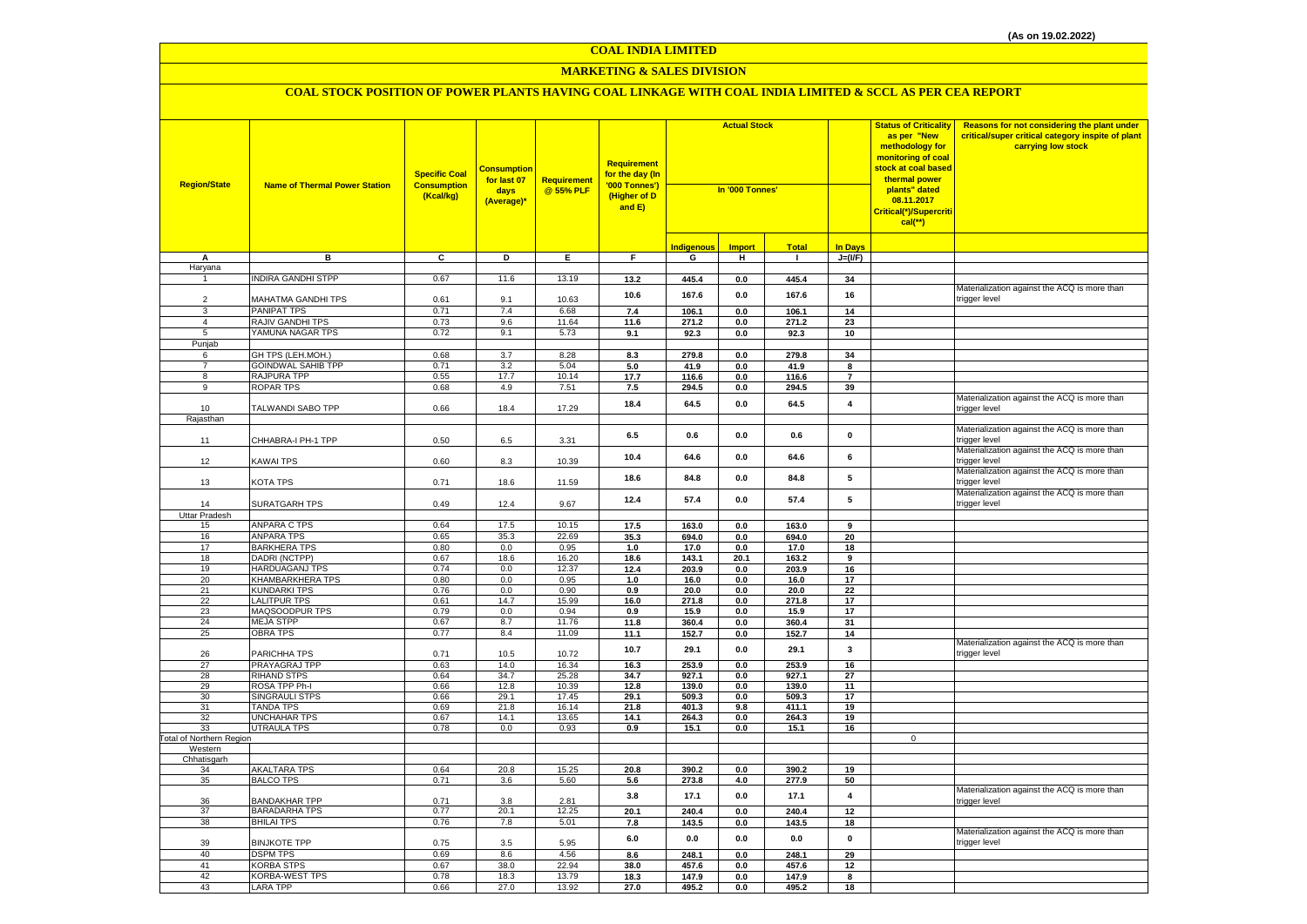#### **MARKETING & SALES DIVISION**

| <b>Region/State</b>            | <b>Name of Thermal Power Station</b>    | <b>Specific Coal</b><br><b>Consumption</b><br>(Kcal/kg) | <b>Consumption</b><br>for last 07<br>days<br>(Average)* | <b>Requirement</b><br>@ 55% PLF | Requirement<br>for the day (In<br>'000 Tonnes')<br>(Higher of D<br>and E) | <b>Actual Stock</b><br>In '000 Tonnes' |               |                |                         | <b>Status of Criticality</b><br>as per "New<br>methodology for<br>monitoring of coal<br>stock at coal based<br>thermal power<br>plants" dated<br>08.11.2017<br>Critical(*)/Supercriti<br>$cal$ (**) | Reasons for not considering the plant under<br>critical/super critical category inspite of plant<br>carrying low stock |
|--------------------------------|-----------------------------------------|---------------------------------------------------------|---------------------------------------------------------|---------------------------------|---------------------------------------------------------------------------|----------------------------------------|---------------|----------------|-------------------------|-----------------------------------------------------------------------------------------------------------------------------------------------------------------------------------------------------|------------------------------------------------------------------------------------------------------------------------|
|                                |                                         |                                                         |                                                         |                                 |                                                                           | Indigenous                             | <b>Import</b> | <b>Total</b>   | <b>In Days</b>          |                                                                                                                                                                                                     |                                                                                                                        |
| A                              | в                                       | C                                                       | D                                                       | Е.                              | F.                                                                        | G                                      | н             | $\mathbf{I}$   | $J=(VF)$                |                                                                                                                                                                                                     |                                                                                                                        |
| 44                             | NAWAPARA TPP                            | 0.79                                                    | 0.0                                                     | 6.28                            | 6.3                                                                       | 48.9                                   | 0.0           | 48.9           | 8                       |                                                                                                                                                                                                     | Materialization against the ACQ is more than<br>trigger level                                                          |
| 45                             | PATHADI TPP                             | 0.65                                                    | 8.9                                                     | 5.18                            | 8.9                                                                       | 185.4                                  | 0.0           | 185.4          | 21                      |                                                                                                                                                                                                     |                                                                                                                        |
| 46                             | SIPAT STPS                              | 0.68                                                    | 34.8                                                    | 26.62                           | 34.8                                                                      | 784.5                                  | 0.0           | 784.5          | 23                      |                                                                                                                                                                                                     |                                                                                                                        |
| 47                             | <b>TAMNAR TPP</b>                       | 0.84                                                    | 25.1                                                    | 26.52                           | 26.5                                                                      | 100.4                                  | 0.0           | 100.4          | 4                       |                                                                                                                                                                                                     | Materialization against the ACQ is more than<br>trigger level                                                          |
| 48                             | UCHPINDA TPP                            | 0.75                                                    | 15.8                                                    | 14.22                           | 15.8                                                                      | 108.1                                  | 0.0           | 108.1          | $\overline{7}$          |                                                                                                                                                                                                     | Materialization against the ACQ is more than<br>trigger level                                                          |
| Gujarat                        |                                         |                                                         |                                                         |                                 |                                                                           |                                        |               |                |                         |                                                                                                                                                                                                     | Materialization against the ACQ is more than                                                                           |
| 49                             | <b>GANDHI NAGAR TPS</b>                 | 0.69                                                    | 8.9                                                     | 5.71                            | 8.9                                                                       | 35.7                                   | 0.0           | 35.7           | 4                       |                                                                                                                                                                                                     | trigger level                                                                                                          |
| 50                             | SABARMATI (D-F STATIONS)                | 0.57                                                    | 4.2                                                     | 2.74                            | 4.2                                                                       | 15.3                                   | 76.6          | 91.9           | 8                       |                                                                                                                                                                                                     | Materialization against the ACQ is more than<br>trigger level                                                          |
| 51                             | UKAI TPS                                | 0.67                                                    | 15.8                                                    | 9.85                            | 15.8                                                                      | 58.0                                   | 0.0           | 58.0           | 4                       |                                                                                                                                                                                                     | Materialization against the ACQ is more than<br>trigger level                                                          |
| 52                             | <b>WANAKBORI TPS</b>                    | 0.67                                                    | 22.4                                                    | 20.22                           | 22.4                                                                      | 70.1                                   | 0.0           | 70.1           | $\mathbf{3}$            |                                                                                                                                                                                                     | Materialization against the ACQ is more than<br>trigger level                                                          |
| Madhya Pradesh                 |                                         |                                                         |                                                         |                                 |                                                                           |                                        |               |                |                         |                                                                                                                                                                                                     |                                                                                                                        |
| 53                             | AMARKANTAK EXT TPS                      | 0.65                                                    | 2.9                                                     | 1.80                            | 2.9                                                                       | 28.3                                   | 0.0           | 28.3           | 10                      |                                                                                                                                                                                                     |                                                                                                                        |
| 54                             | ANUPPUR TPP                             | 0.65                                                    | 16.7                                                    | 10.31                           | 16.7                                                                      | 238.0                                  | 0.0           | 238.0          | 14                      |                                                                                                                                                                                                     |                                                                                                                        |
| 55<br>56                       | <b>BINA TPS</b><br><b>GADARWARA TPP</b> | 0.74<br>0.66                                            | 3.7<br>19.5                                             | 4.88<br>13.93                   | 4.9<br>19.5                                                               | 122.7<br>181.4                         | 0.0<br>0.0    | 122.7<br>181.4 | 25                      |                                                                                                                                                                                                     |                                                                                                                        |
| 57                             | <b>KHARGONE STPP</b>                    | 0.60                                                    | 16.4                                                    | 10.45                           | 16.4                                                                      | 155.7                                  | 0.0           | 155.7          | 9<br>9                  |                                                                                                                                                                                                     |                                                                                                                        |
| 58                             | <b>SANJAY GANDHI TPS</b>                | 0.82                                                    | 14.5                                                    | 14.57                           | 14.6                                                                      | 110.1                                  | 0.0           | 110.1          | 8                       |                                                                                                                                                                                                     | Non payment of dues                                                                                                    |
| 59                             | <b>SATPURA TPS</b>                      | 0.67                                                    | 7.0                                                     | 11.79                           | 11.8                                                                      | 60.9                                   | 0.0           | 60.9           | 5                       |                                                                                                                                                                                                     | Non Payment of Dues                                                                                                    |
| 60                             | <b>SEIONI TPP</b>                       | 0.64                                                    | 7.3                                                     | 5.06                            | 7.3                                                                       | 183.9                                  | 0.0           | 183.9          | 25                      |                                                                                                                                                                                                     |                                                                                                                        |
| 61                             | SHREE SINGAJI TPP                       | 0.71                                                    | 29.0                                                    | 23.50                           | 29.0                                                                      | 120.1                                  | 0.0           | 120.1          | 4                       |                                                                                                                                                                                                     | Non Payment of Dues                                                                                                    |
| 62                             | <b>VINDHYACHAL STPS</b>                 | 0.69                                                    | 67.1                                                    | 43.60                           | 67.1                                                                      | 1337.9                                 | 0.0           | 1337.9         | 20                      |                                                                                                                                                                                                     |                                                                                                                        |
| Maharashtra                    |                                         |                                                         |                                                         |                                 |                                                                           |                                        |               |                |                         |                                                                                                                                                                                                     |                                                                                                                        |
| 63                             | AMRAVATI TPS                            | 0.62                                                    | 18.5                                                    | 11.07                           | 18.5                                                                      | 16.8                                   | 0.0           | 16.8           | $\mathbf{1}$            |                                                                                                                                                                                                     | Materialization against the ACQ is more than<br>trigger level                                                          |
| 64                             | <b>BHUSAWAL TPS</b>                     | 0.72                                                    | 15.7                                                    | 11.44                           | 15.7                                                                      | 20.7                                   | 0.0           | 20.7           | $\mathbf{1}$            |                                                                                                                                                                                                     | Non payment of dues                                                                                                    |
| 65                             | <b>BUTIBORI TPP</b>                     | 0.67                                                    | 0.0                                                     | 5.31                            | 5.3                                                                       | 59.7                                   | 0.0           | 59.7           | 11                      |                                                                                                                                                                                                     |                                                                                                                        |
| 66                             | CHANDRAPUR(MAHARASHTRA) STPS            | 0.78                                                    | 38.9                                                    | 30.17                           | 38.9                                                                      | 175.6                                  | 0.0           | 175.6          | 5                       |                                                                                                                                                                                                     | Non payment of dues                                                                                                    |
| 67                             | DAHANU TPS                              | 0.62                                                    | 4.0                                                     | 4.09                            | 4.1                                                                       | 15.3                                   | $0.0\,$       | 15.3           | $\pmb{4}$               |                                                                                                                                                                                                     | Materialization against the ACQ is more than<br>trigger level                                                          |
| 68                             | DHARIWAL TPP                            | 0.67                                                    | 8.3                                                     | 5.34                            | 8.3                                                                       | 11.4                                   | 0.0           | 11.4           | $\overline{1}$          |                                                                                                                                                                                                     | Materialization against the ACQ is more than<br>trigger level                                                          |
| 69                             | <b>GMR WARORA TPS</b>                   | 0.67                                                    | 8.8                                                     | 5.29                            | 8.8                                                                       | 2.1                                    | $0.0\,$       | 2.1            | $\pmb{0}$               |                                                                                                                                                                                                     | Materialization against the ACQ is more than<br>trigger level                                                          |
| 70                             | <b>KHAPARKHEDA TPS</b>                  | 0.89                                                    | 20.8                                                    | 15.72                           | 20.8                                                                      | 269.2                                  | 0.0           | 269.2          | 13                      |                                                                                                                                                                                                     |                                                                                                                        |
| 71                             | <b>KORADI TPS</b>                       | 0.76                                                    | 31.1                                                    | 22.08                           | 31.1                                                                      | 67.5                                   | 0.0           | 67.5           | $\overline{\mathbf{2}}$ |                                                                                                                                                                                                     | Non payment of dues                                                                                                    |
| 72                             | <b>MAUDA TPS</b>                        | 0.70                                                    | 19.7                                                    | 21.29                           | 21.3                                                                      | 511.3                                  | 6.0           | 517.3          | 24                      |                                                                                                                                                                                                     | Non payment of dues                                                                                                    |
| 73<br>74                       | <b>NASIK TPS</b><br><b>PARAS TPS</b>    | 0.81<br>0.74                                            | 6.8<br>7.6                                              | 6.72<br>4.90                    | 6.8<br>7.6                                                                | 7.2<br>28.5                            | 0.0<br>0.0    | 7.2<br>28.5    | 1<br>4                  |                                                                                                                                                                                                     | Non payment of dues                                                                                                    |
| 75                             | PARLI TPS                               | 0.67                                                    | 7.2                                                     | 6.65                            | 7.2                                                                       | 10.3                                   | 0.0           | 10.3           | -1                      |                                                                                                                                                                                                     | Non payment of dues                                                                                                    |
| 76                             | SOLAPUR STPS                            | 0.56                                                    | 11.3                                                    | 9.73                            | 11.3                                                                      | 159.6                                  | 0.0           | 159.6          | 14                      |                                                                                                                                                                                                     |                                                                                                                        |
| 77                             | <b>TIRORA TPS</b>                       | 0.66                                                    | 37.8                                                    | 28.73                           | 37.8                                                                      | 98.5                                   | 0.0           | 98.5           | $\overline{\mathbf{3}}$ |                                                                                                                                                                                                     | Materialization against the ACQ is more than<br>trigger level                                                          |
| 78                             | WARDHA WARORA TPP                       | 0.66                                                    | 5.6                                                     | 4.71                            | 5.6                                                                       | 93.8                                   | 0.0           | 93.8           | 17                      |                                                                                                                                                                                                     |                                                                                                                        |
| <b>Total of Western Region</b> |                                         |                                                         |                                                         |                                 |                                                                           |                                        |               |                |                         | 0                                                                                                                                                                                                   |                                                                                                                        |
| Southern                       |                                         |                                                         |                                                         |                                 |                                                                           |                                        |               |                |                         |                                                                                                                                                                                                     |                                                                                                                        |
| Andhra Pradesh                 |                                         |                                                         |                                                         |                                 |                                                                           |                                        |               |                |                         |                                                                                                                                                                                                     |                                                                                                                        |
| 79                             | DAMODARAM SANJEEVAIAH TPS               | 0.66                                                    | 14.5                                                    | 13.85                           | 14.5                                                                      | 70.9                                   | 0.0           | 70.9           | 5                       |                                                                                                                                                                                                     | Materialization against the ACQ is more than<br>trigger level                                                          |
| 80                             | Dr. N.TATA RAO TPS                      | 0.77                                                    | 28.3                                                    | 17.90                           | 28.3                                                                      | 122.0                                  | 0.0           | 122.0          | 4                       |                                                                                                                                                                                                     | Materialization against the ACQ is more than<br>trigger level                                                          |
| 81                             | PAINAMPURAM TPP                         | 0.59                                                    | 15.9                                                    | 10.21                           | 15.9                                                                      | 190.8                                  | 11.1          | 201.9          | 13                      |                                                                                                                                                                                                     |                                                                                                                        |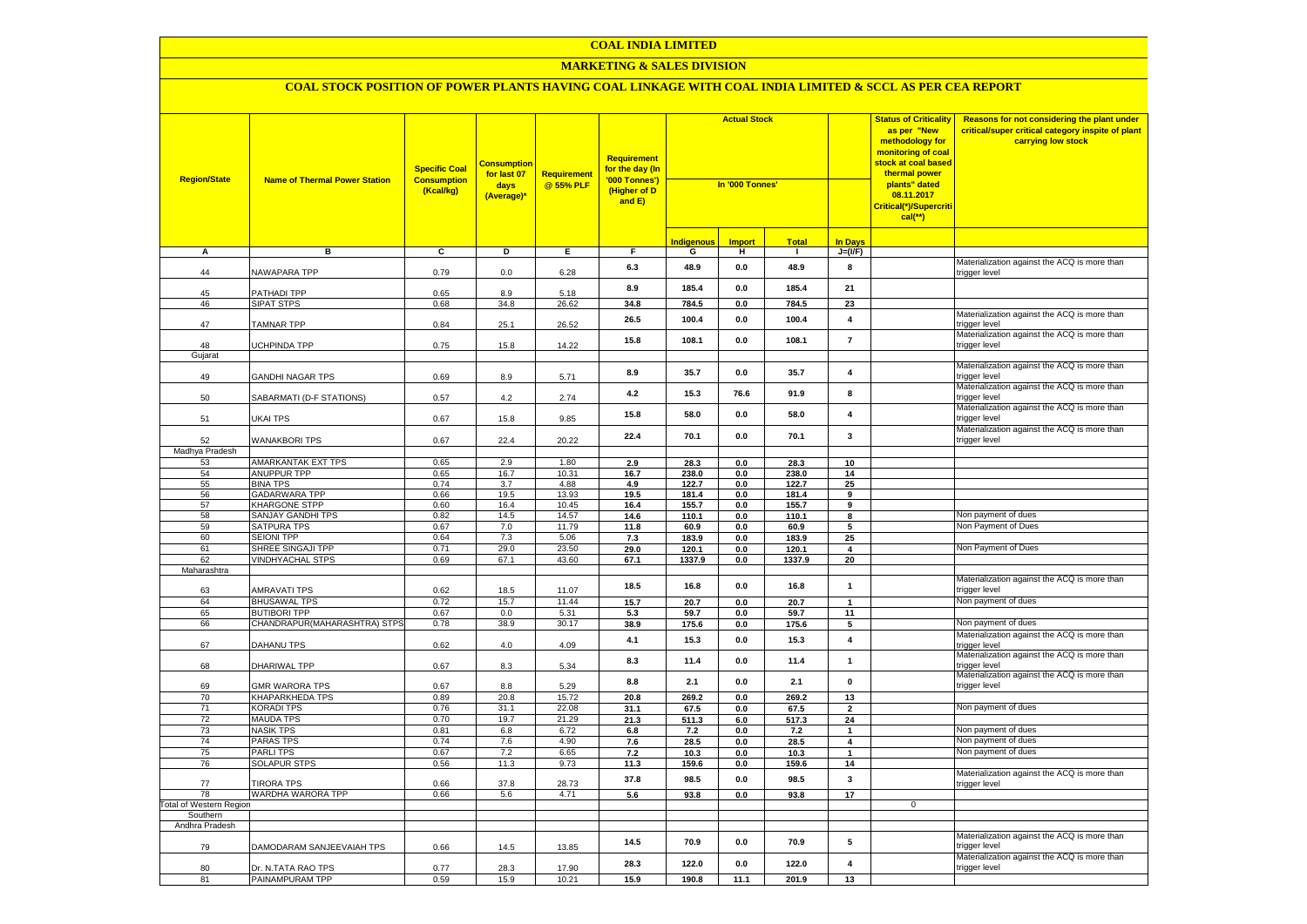#### **MARKETING & SALES DIVISION**

| <b>Region/State</b>             | <b>Name of Thermal Power Station</b>        | <b>Specific Coal</b><br><b>Consumption</b><br>(Kcal/kg) | <b>Consumption</b><br>for last 07<br>days<br>(Average)* | <b>Requirement</b><br>@ 55% PLF | <b>Requirement</b><br>for the day (In<br>'000 Tonnes')<br>(Higher of D<br>and E) | <b>Actual Stock</b><br>In '000 Tonnes' |               |                 |                         | <b>Status of Criticality</b><br>as per "New<br>methodology for<br>monitoring of coal<br><mark>stock at coal based</mark><br>thermal power<br>plants" dated<br>08.11.2017<br>Critical(*)/Supercriti<br>$cal$ (**) | Reasons for not considering the plant under<br>critical/super critical category inspite of plant<br>carrying low stock |
|---------------------------------|---------------------------------------------|---------------------------------------------------------|---------------------------------------------------------|---------------------------------|----------------------------------------------------------------------------------|----------------------------------------|---------------|-----------------|-------------------------|------------------------------------------------------------------------------------------------------------------------------------------------------------------------------------------------------------------|------------------------------------------------------------------------------------------------------------------------|
|                                 |                                             |                                                         |                                                         |                                 |                                                                                  | <b>Indigenous</b>                      | <b>Import</b> | <b>Total</b>    | <b>In Days</b>          |                                                                                                                                                                                                                  |                                                                                                                        |
| A                               | в                                           | C                                                       | D                                                       | Е.                              | F.                                                                               | G                                      | н             | $\mathbf{I}$    | $J=(VF)$                |                                                                                                                                                                                                                  |                                                                                                                        |
| 82                              | RAYALASEEMA TPS                             | 0.76                                                    | 18.7                                                    | 16.60                           | 18.7                                                                             | 31.4                                   | 0.0           | 31.4            | $\overline{2}$          |                                                                                                                                                                                                                  | Materialization against the ACQ is more than<br>trigger level                                                          |
| 83                              | <b>SIMHADRI</b>                             | 0.78                                                    | 27.0                                                    | 20.54                           | 27.0                                                                             | 336.2                                  | 0.0           | 336.2           | 12                      |                                                                                                                                                                                                                  |                                                                                                                        |
| 84                              | <b>SGPL TPP</b>                             | 0.53                                                    | 11.8                                                    | 9.26                            | 11.8                                                                             | 59.8                                   | 114.9         | 174.7           | 15                      |                                                                                                                                                                                                                  |                                                                                                                        |
| 85                              | <b>VIZAG TPP</b>                            | 0.67                                                    | 0.0                                                     | 9.20                            | 9.2                                                                              | 1.6                                    | 0.0           | 1.6             | $\pmb{0}$               |                                                                                                                                                                                                                  |                                                                                                                        |
| Karnataka                       |                                             |                                                         |                                                         |                                 |                                                                                  |                                        |               |                 |                         |                                                                                                                                                                                                                  |                                                                                                                        |
| 86                              | <b>BELLARY TPS</b>                          | 0.63                                                    | 14.1                                                    | 14.23                           | 14.2                                                                             | 31.8                                   | 0.0           | 31.8            | $\overline{\mathbf{2}}$ |                                                                                                                                                                                                                  | Materialization against the ACQ is more than<br>trigger level                                                          |
| 87                              | KUDGI STPP                                  | 0.63                                                    | 23.9                                                    | 19.90                           | 23.9                                                                             | 99.8                                   | 0.0           | 99.8            | $\overline{4}$          |                                                                                                                                                                                                                  | Materialization against the ACQ is more than<br>trigger level                                                          |
| 88                              | RAICHUR TPS                                 | 0.66                                                    | 20.4                                                    | 14.98                           | 20.4                                                                             | 28.5                                   | 0.0           | 28.5            | $\mathbf{1}$            |                                                                                                                                                                                                                  | Materialization against the ACQ is more than<br>trigger level                                                          |
| 89                              | YERMARUS TPP                                | 0.62                                                    | 9.9                                                     | 13.09                           | 13.1                                                                             | 26.5                                   | 0.0           | 26.5            | $\overline{2}$          |                                                                                                                                                                                                                  | Materialization against the ACQ is more than<br>trigger level                                                          |
| <b>Tamil Nadu</b>               |                                             |                                                         |                                                         |                                 |                                                                                  |                                        |               |                 |                         |                                                                                                                                                                                                                  |                                                                                                                        |
| 90                              | METTUR TPS                                  | 0.81                                                    | 14.6                                                    | 8.98                            | 14.6                                                                             | 24.1                                   | $0.0\,$       | 24.1            | $\mathbf 2$             |                                                                                                                                                                                                                  | Materialization against the ACQ is more than<br>rigger level                                                           |
| 91                              | METTUR TPS - II                             | 0.78                                                    | 6.2                                                     | 6.16                            | 6.2                                                                              | 30.2                                   | 0.0           | 30.2            | 5                       |                                                                                                                                                                                                                  | Materialization against the ACQ is more than<br>rigger level                                                           |
| 92                              | NORTH CHENNAI TPS                           | 0.82                                                    | 30.4                                                    | 19.78                           | 30.4                                                                             | 114.9                                  | 0.0           | 114.9           | $\overline{\mathbf{4}}$ |                                                                                                                                                                                                                  | Materialization against the ACQ is more than<br>rigger level                                                           |
| 93                              | <b>TUTICORIN TPS</b>                        | 0.96                                                    | 15.0                                                    | 13.31                           | 15.0                                                                             | 84.6                                   | 0.0           | 84.6            | 6                       |                                                                                                                                                                                                                  | Materialization against the ACQ is more than<br>rigger level                                                           |
|                                 |                                             |                                                         |                                                         |                                 | 15.5                                                                             | 120.2                                  | 0.0           | 120.2           | 8                       |                                                                                                                                                                                                                  | Materialization against the ACQ is more than                                                                           |
| 94                              | VALLUR TPP                                  | 0.72                                                    | 15.5                                                    | 14.26                           |                                                                                  |                                        |               |                 |                         |                                                                                                                                                                                                                  | rigger level                                                                                                           |
| Telangana<br>95                 | <b>BHADRADRI TPP</b>                        | 0.69                                                    | 13.4                                                    | 9.83                            | 13.4                                                                             | 125.3                                  | 0.0           | 125.3           | 9                       |                                                                                                                                                                                                                  |                                                                                                                        |
| 96                              | <b>KAKATIYA TPS</b>                         | 0.57                                                    | 12.5                                                    | 8.33                            | 12.5                                                                             | 198.8                                  | 0.0           | 198.8           | 16                      |                                                                                                                                                                                                                  |                                                                                                                        |
| 97                              | <b>KOTHAGUDEM TPS (NEW)</b>                 | 0.64                                                    | 13.1                                                    | 8.46                            | 13.1                                                                             | 125.9                                  | 0.0           | 125.9           | 10                      |                                                                                                                                                                                                                  |                                                                                                                        |
| 98                              | KOTHAGUDEM TPS (STAGE-7)                    | 0.50                                                    | 3.1                                                     | 5.23                            | 5.2                                                                              | 153.8                                  | 0.0           | 153.8           | 29                      |                                                                                                                                                                                                                  |                                                                                                                        |
| 99                              | RAMAGUNDEM STPS                             | 0.62                                                    | 31.2                                                    | 21.33                           | 31.2                                                                             | 419.3                                  | $0.0\,$       | 419.3           | 13                      |                                                                                                                                                                                                                  |                                                                                                                        |
| 100                             | RAMAGUNDEM-B TPS                            | 0.77                                                    | 0.7                                                     | 0.63                            | 0.7                                                                              | 13.8                                   | $0.0\,$       | 13.8            | 19                      |                                                                                                                                                                                                                  |                                                                                                                        |
| 101                             | <b>SINGARENI TPP</b>                        | 0.58                                                    | 14.9                                                    | 9.12                            | 14.9                                                                             | 148.1                                  | 0.0           | 148.1           | 10                      |                                                                                                                                                                                                                  |                                                                                                                        |
| <b>Total of Southern Region</b> |                                             |                                                         |                                                         |                                 |                                                                                  |                                        |               |                 |                         | $\mathsf 0$                                                                                                                                                                                                      |                                                                                                                        |
| Eastern<br>Bihar                |                                             |                                                         |                                                         |                                 |                                                                                  |                                        |               |                 |                         |                                                                                                                                                                                                                  |                                                                                                                        |
|                                 |                                             |                                                         |                                                         |                                 |                                                                                  |                                        |               |                 |                         |                                                                                                                                                                                                                  | Materialization against the ACQ is more than                                                                           |
| 102                             | <b>BARAUNI TPS</b>                          | 0.63                                                    | 7.4                                                     | 5.90                            | 7.4                                                                              | 52.2                                   | 0.0           | 52.2            | $\overline{7}$          |                                                                                                                                                                                                                  | rigger level                                                                                                           |
| 103                             | <b>BARH I</b>                               | 0.67                                                    | 5.8                                                     | 5.84                            | 5.8                                                                              | 114.2                                  | 0.0           | 114.2           | 20                      |                                                                                                                                                                                                                  |                                                                                                                        |
| 104                             | <b>BARH II</b>                              | 0.67                                                    | 11.5                                                    | 11.67                           | 11.7                                                                             | 228.5                                  | 0.0           | 228.5           | 20                      |                                                                                                                                                                                                                  |                                                                                                                        |
| 105                             | KAHALGAON TPS                               | 0.80                                                    | 32.0                                                    | 24.62                           | 32.0                                                                             | 89.7                                   | 0.0           | 89.7            | $\mathbf{3}$            |                                                                                                                                                                                                                  | Materialization against the ACQ is more than<br>rigger level                                                           |
| 106                             | <b>MUZAFFARPUR TPS</b>                      | 0.77                                                    | 6.1                                                     | 3.95                            | 6.1                                                                              | 25.5                                   | 0.0           | 25.5            | $\overline{\mathbf{4}}$ |                                                                                                                                                                                                                  | Materialization against the ACQ is more than<br>rigger level                                                           |
| 107                             | <b>NABINAGAR STPP</b>                       | 0.58                                                    | 17.5                                                    | 10.14                           | 17.5                                                                             | 337.5                                  | 0.0           | 337.5           | 19                      |                                                                                                                                                                                                                  |                                                                                                                        |
| 108                             | <b>NABINAGAR TPP</b>                        | 0.69                                                    | 13.5                                                    | 9.06                            | 13.5                                                                             | 130.5                                  | 0.0           | 130.5           | 10                      |                                                                                                                                                                                                                  |                                                                                                                        |
| Jharkhand                       |                                             |                                                         |                                                         |                                 |                                                                                  |                                        |               |                 |                         |                                                                                                                                                                                                                  |                                                                                                                        |
| 109                             | BOKARO TPS `A` EXP                          | 0.57                                                    | 6.4                                                     | 3.78                            | 6.4                                                                              | 98.5                                   | 0.0           | 98.5            | 16                      |                                                                                                                                                                                                                  |                                                                                                                        |
| 110<br>111                      | CHANDRAPURA(DVC) TPS<br><b>JOJOBERA TPS</b> | 0.61<br>0.69                                            | 5.6<br>3.2                                              | 4.06<br>2.18                    | 5.6<br>3.2                                                                       | 120.5<br>88.1                          | 0.0<br>0.0    | 120.5<br>88.1   | 21<br>27                |                                                                                                                                                                                                                  |                                                                                                                        |
| 112                             | <b>KODARMA TPP</b>                          | 0.62                                                    | 13.7                                                    | 8.23                            | 13.7                                                                             | 107.4                                  | 0.0           | 107.4           | 8                       |                                                                                                                                                                                                                  |                                                                                                                        |
| 113                             | MAHADEV PRASAD STPP                         | 0.70                                                    | 8.0                                                     | 5.01                            | 8.0                                                                              | 6.7                                    | $0.0\,$       | 6.7             | $\mathbf{1}$            |                                                                                                                                                                                                                  | Materialization against the ACQ is more than<br>rigger level                                                           |
| 114                             | <b>MAITHON RB TPP</b>                       | 0.64                                                    | 11.1                                                    | 8.89                            | 11.1                                                                             | 162.7                                  | 0.0           | 162.7           | 15                      |                                                                                                                                                                                                                  |                                                                                                                        |
|                                 |                                             |                                                         |                                                         |                                 |                                                                                  |                                        |               |                 |                         |                                                                                                                                                                                                                  | Materialization against the ACQ is more than                                                                           |
| 115                             | <b>TENUGHAT TPS</b>                         | 0.75                                                    | 5.8                                                     | 4.16                            | 5.8                                                                              | 36.8                                   | $0.0\,$       | 36.8            | 6                       |                                                                                                                                                                                                                  | rigger level                                                                                                           |
| Odisha                          |                                             |                                                         |                                                         |                                 |                                                                                  |                                        |               |                 |                         |                                                                                                                                                                                                                  |                                                                                                                        |
| 116<br>117                      | <b>DARLIPALI STPS</b><br><b>DERANG TPP</b>  | 0.71<br>0.70                                            | 14.2<br>15.7                                            | 14.95<br>11.10                  | 15.0<br>15.7                                                                     | 504.9<br>1061.7                        | 0.0           | 504.9<br>1061.7 | 34                      |                                                                                                                                                                                                                  |                                                                                                                        |
| 118                             | <b>IB VALLEY TPS</b>                        | 0.83                                                    | 24.3                                                    | 19.16                           | 24.3                                                                             | 380.5                                  | 0.0<br>0.0    | 380.5           | 68<br>16                |                                                                                                                                                                                                                  |                                                                                                                        |
|                                 |                                             |                                                         |                                                         |                                 |                                                                                  |                                        |               |                 |                         |                                                                                                                                                                                                                  |                                                                                                                        |